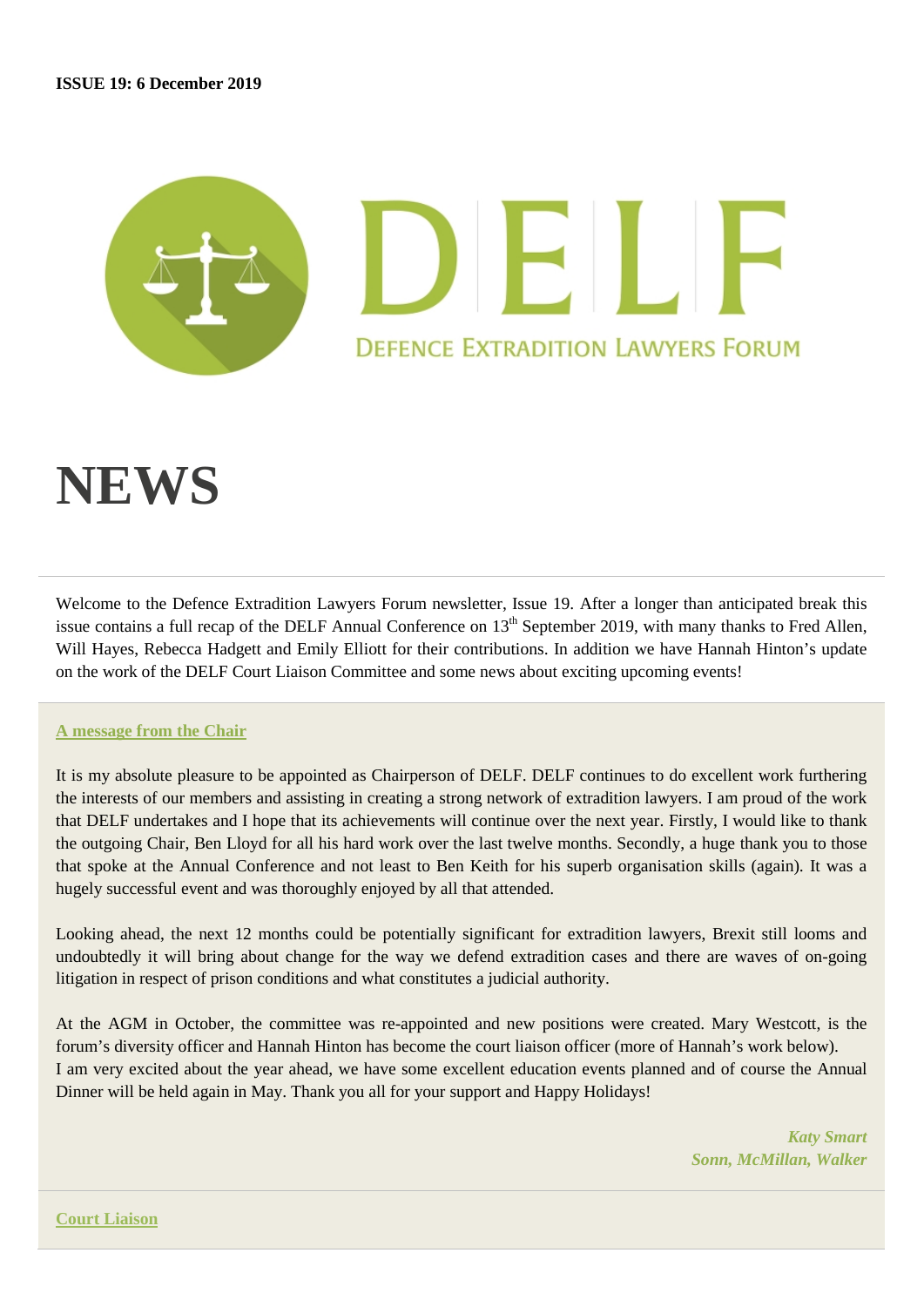In November the DELF court liaison committee met with the Chief Magistrate and a member of the Westminster International Jurisdiction Office ("IJ"). The Court has helpfully agreed to look into a number of issues of concern, including telephone contact with the IJ, security depositing release, interpreter bookings, expert fees, providing copies of the 'blue form' to all parties and making video-link listings visible on the public information provided in advance of hearings. DELF will approach the Bar Council to suggest Westminster Magistrates' Court be added to their ID scheme list of participating courts and approach the LCCSA in the same vein. DELF proposed that the rates for travel and accommodation for experts be made known in advance, as they are under the LAA scheme, and that interpreters be booked to attend from 9.30am and 1.30pm for pre-court conferences when they are being booked for extradition hearings. The Court reassured the committee that the cell visiting hours have been extended. Access is from 9am for the morning session and 1.30pm for the afternoon session. With regard to 'policy' cases, the Court will provide such updates as are necessary and underscored that adjournments are considered in a case by case basis but that Westminster would always seek to progress hearings regardless of progress of cases in the High Court. DELF has been provided a contact for observations regarding court facilities.

The committee has also made contact with Administrative Court and will be proposing a new section is added to the appeal form for 'other applications' to be made, under one fee, at an early stage. This will enable Applicants to notify the Court of difficulties meeting the deadline for filing perfected grounds in complex cases or during the holiday seasons and, for example, to seek early extensions to a representation order to include a junior and a QC.

We continue to listen to any feedback from members and are very grateful to both Courts for engaging with DELF over these practical issues. Please contact [membership@delf.org.uk](mailto:membership@delf.org.uk) with any ideas or concerns you have regarding court processes.

> *Hannah Hinton Drystone Chambers*

#### **DELF Annual Conference**

#### **European extradition law**

Anthony Hanratty of BDB Pitmans chaired a panel comprised of lawyers from across the continent: Maria Radziejowska of Piertrzak and Sidor in Warsaw; Asya Mandzhukova of Mandzhukova, Shopov, Petrov Law Firm in Sofia; and Arturas Gautauskas of Primus Derling in Vilnius.

Arturas talked of the closure of Lithuania's Lukiškės prison, which had been the subject of significant international criticism. He warned, however, that he did not foresee a substantial improvement in prison conditions in the next two years, and that that the problematic Siauliai remand prison remained open. He explained the jurisprudence on the meaning of "judicial authority" in Lithuania from European and Lithuanian courts; and underlined the importance of working closely with Lithuanian lawyers on Lithuanian issued EAWs to co-ordinate defence work.

Asya spoke to the structural problems with the judicial and prosecutorial system in Bulgaria and how this affected criminal cases being brought there. She explained that it was officially recognised that judicial power, and the investigative and law enforcement bodies of Bulgaria could become hostages of political or corporate interests; and that there was potential for the Minister of Justice to have direct or indirect influence over criminal proceedings. She also explained problems with the Prosecutor's Office being involved in PR campaigns against defendants before criminal trials, and issues with Bulgarian prison conditions. Practical guidance was given on challenges to arrest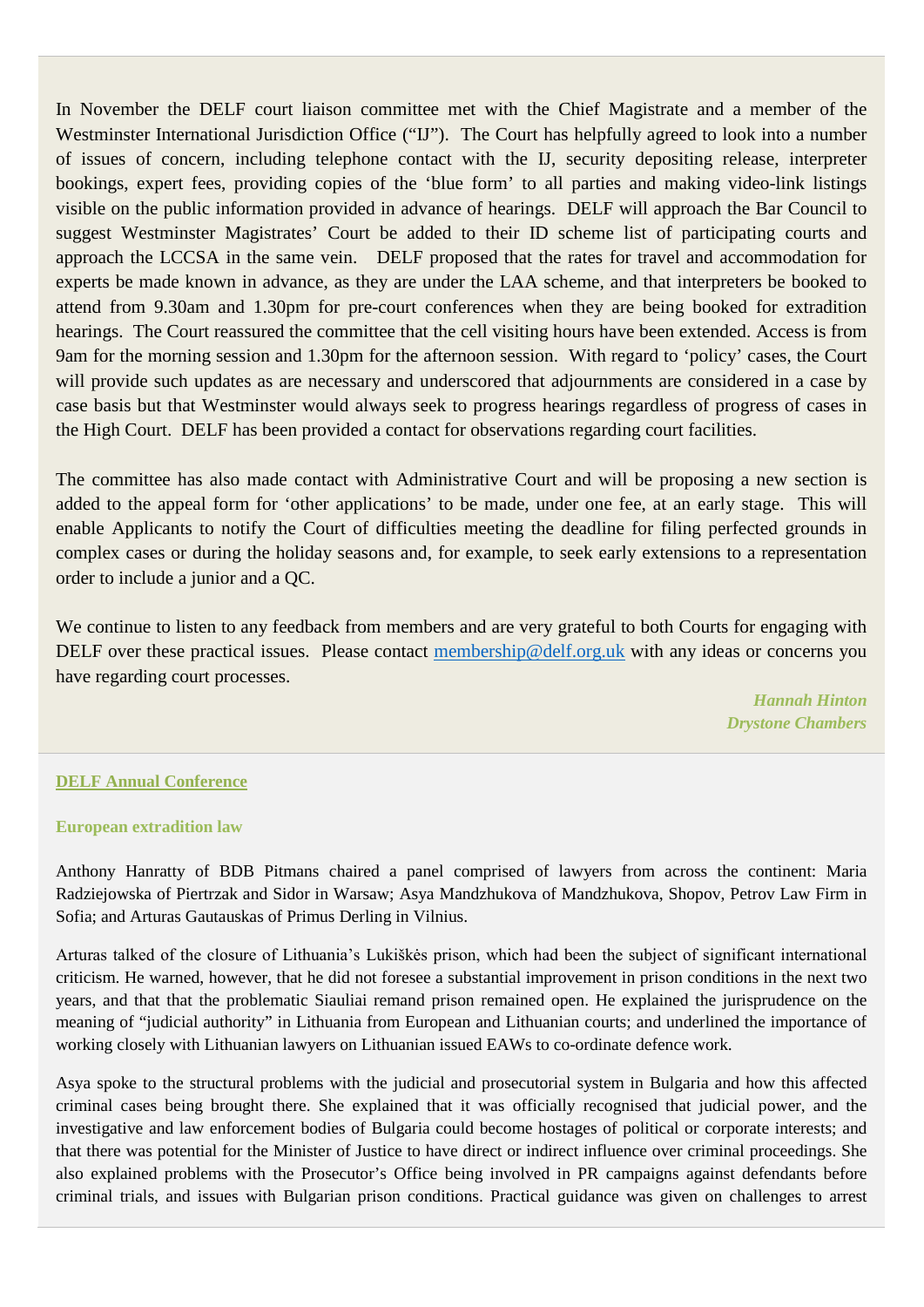warrants issued in Bulgaria.

The problematic recent reforms to the Polish judicial system have raised concerns about the degradation of the rule of law in the country, and this issue has been the subject of litigation in European extradition courts. Maria Raziejowska was able to offer some encouraging news about the resilience of Polish judges, determined to maintain their independence. She also highlighted indicators of political interference in criminal cases that could help requested persons charged in connection with them challenge extradition. Maria explained the limited nature of formal challenges in Poland to EAWs issued there, and how negotiations with judges could unfold outside of formal challenges.

The panel's discussion demonstrated the benefits of working with lawyers in a requesting state at the earliest opportunity, and the value of DELF's international reach. Co-operation between defence lawyers across the continent will no doubt continue to be of great value regardless of whether or how the UK decides to extricate itself from the EAW system.

> *Fred Allen Kingsley Napley LLP*

#### **Trauma, Mental Health and Extradition**

The second panel offered a rare opportunity to hear directly from those who often contribute so much to our cases: medical experts. Mary Westcott (Doughty Street Chambers) chaired the panel consisting of Dr Juliet Cohen, Head of Doctors at Freedom from Torture, and Professor Keith Rix, Consultant Forensic Psychiatrist. The panel gave helpful, practical tips and answered some of the most common questions. Here are the highlights.

#### *How do we pick the right expert to instruct?*

Be aware of the distinction in role and expertise between psychologists and psychiatrists. A psychologist studies human behaviour and is of particular value when looking at how normal people react to abnormal events, for example, sexual assault survivors. Further, a psychologist can assist when considering how best to help a client to express themselves, and whether they have a learning difficulty or leaning disability.

A psychiatrist is medically trained and will be of most value diagnosing and treating mental disorders. If mental capacity is in issue, it is possible to obtain a general opinion from a doctor but you will be best served by obtaining a formal assessment from a psychiatrist.

On a practical note, Professor Rix advised seeking out an expert you've used in the past and asking them to recommend someone in the particular field or with the particular expertise that you are looking for.

# *To what extent do you believe everything you're told? What independent signs might you look for to support your conclusions?*

The short answer from both experts was not to take what is being said at face value but to carry out a critical assessment. Dr Cohen reiterated that any doctor will assess what they are being told in light their experience and their expertise. They will ask specific clinical questions that an ordinary person would not be able to fabricate and then proceed to carry out an examination of that individual's mental state and consider any physical evidence before forming an opinion. Professor Rix observed that he will take a history, observe the patient and set that in the context of how those conditions present in ordinary clinical practice to consider whether there is consistency with what other people have documented or what has been written about in medical records, such as from a GP, detention centre or hospital.

Often, mental disorders will have no physical signs. In the case of suspected victims of torture, physical signs can change and resolve fully over time. For example, bruising from blunt force trauma. The sort of physical evidence that may not resolve over time, such as cuts, burns or scarring can be telling because of their location or grouping. There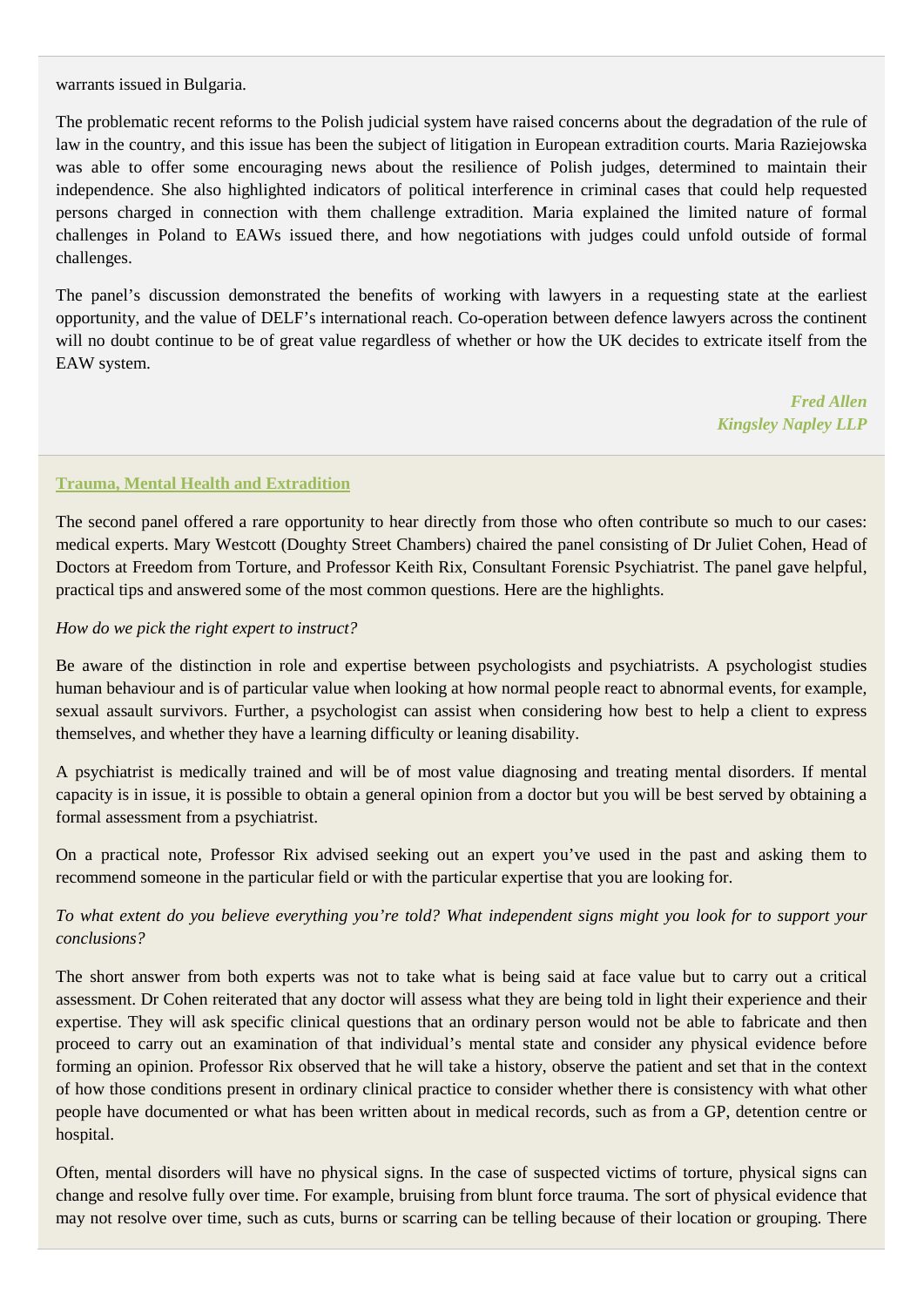are some characteristic injuries that are formed from the use of handcuffs or suspension.

The critical assessment comes into play when considering physical findings as well. In line with guidance from the Istanbul Protocol, Dr Cohen will consider fabrication as a specific direction. Even when looking at a particular scar that may be attributable to torture, alternative explanations for the production of that scar will be considered.

# *How best can we assess the overall impact extradition would have on a person? How best can we present that to the court?*

For a court to understand the overall impact of extradition on a person, much depends on the expert understanding the legal tests that the court is going to apply and understanding the terminology. For this reason, the clarity and detail of instructions is important. Professor Rix advised that those instructing should not be afraid to "*teach a granny to suck eggs*": set out in detail the applicable legal tests, be prepared to illustrate those tests and do not assume that the expert knows all of this - provide your expert with as many facts as possible. The strength of a report will depend on whether the overall opinion is reasoned, cogent and clear. If the opinion is clear but it is not well supported in the reasons, send it back and ask for it to be put in better terms. The expert may or may not thank you for it but they will have learned something about the preparation and writing of reports.

In terms of presenting the evidence to a court, Dr Cohen advised obtaining as much information as possible for the expert to base their opinion on. This includes medical records (although not everyone will seek help from a doctor or feel able to) and any information about access to treatment in that country, whether Country of Origin Reports from the Home Office or any other external research.

#### *How do we combat a reaction we may have about credibility?*

Dr Cohen emphasised that one of the most important things to remember is that there is no single presentation: different people have different personalities, will have experienced different things and so any new experience will impact in a different way. Country of origin may also play a part. Mary Westcott agreed and gave as an example the misunderstanding of cultural habits in Rwanda where, for example, the absence of eye contact was misunderstood as not credible.

Whilst the most common expectation is that someone who has been through a traumatic experience would present as distressed or crying, others may shut down and not be able to verbalise their experience, provide detail or elaborate. The number of tears someone sheds is no indication of the extent of the impact on them.

In addition to presentation, the manner of disclosure will often vary. Trafficking victims will often only disclose that fact after being in therapy and over a number of sessions. When they initially present, they may give their first account as that told to them by the trafficker; this may shift over time. Memory is fallible and many factors can influence how an event is described. One practical means of addressing this would be to take a statement over several points in time before finalising and serving it and setting out in that statement the individual's difficulties with recounting events in order to help reduce the impact of cross-examination based on inconsistencies.

# *How is the best way of getting evidence from a client without re-traumatising them?*

There is no single way. If you get the feeling that there is a topic your client is finding difficult to talk about, Dr Cohen advised making that observation to them. Talking around the topic and asking if they feel able to talk about it. Sometimes with reassurance an individual can slowly open up, but it may not happen all in one go. Be conscious that the interpreter could be affecting that individual's ability to open up: are they of a different gender? Are they too close ethnically?

If you have spent time talking about a topic in detail, at the end of the conversation spend a few minutes bringing them back to the here and now, checking in with how that person feels and setting out what is going to happen next.

Record how your client reacts to the things that they are describing or being asked to describe and include it in the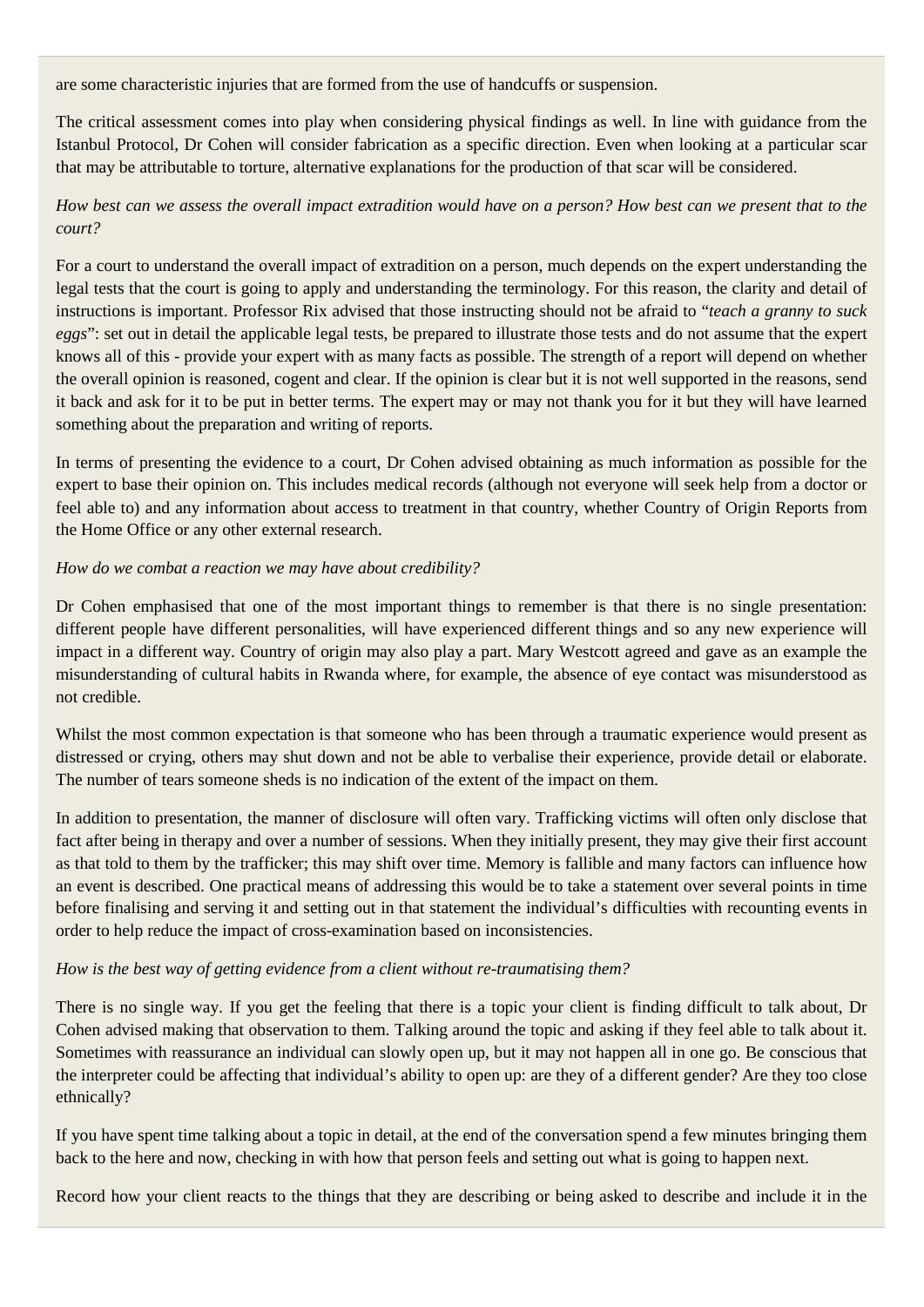letter of instruction to alert the expert to what may happen when they see that individual.

#### *How do you deal with it when judge dismisses your report?*

Dr Cohen expressed the view that as a matter of principle, judges shouldn't be making clinical assessments themselves as they are not the medical experts in the area. This means they should not make an assessment preferring another cause for the client's presentation, they should not speculate as to the nature of the clinical conditions or why someone didn't seek treatment. If the expert's expertise is established and the report is coherent, it should not be disputed other than by an individual with the same level of experience.

Professor Rix advised looking at the judgment in the round and seeing whether the judge had taken into account matters which amounted to a misrepresentation of the clinical facts of the case. For example, if the expert relied on the client's increased startled response which presented on multiple occasions during consultation to form a diagnosis of PTSD but the judge has discounted that by stating everyone is startled by loud noises that could be challenged as a misrepresentation. But where the judge has looked at everything in the round of which the medical report is one part, which is unlikely to be open to challenge.

> *Rebecca Hadgett 3 Raymond Buildings*

#### **Political corruption in extradition and asylum proceedings**

Ben Keith convened a panel to discuss the intersection and crossover between extradition requests, which are resisted on political grounds, and asylum claims.

Initially the discussion explored the difficulties in both forums. Nataliya Burns of Montecristo LLP emphasised the importance of properly preparing the claimant's witness statement in the immigration proceedings, to explain why the claimant fears persecution. She explained how the Home Office poses a set list of questions, which are focussed on political party membership, political views, and political activity. As Nataliya pointed out, this does not account for those individuals who are not party political but who have upset their government in a different way. The emphasis is then on the claimant to explain the political context.

As John Lough of Chatham House explained, the political context might be driven by other factors. He set out how, in many of the countries in which these cases arise, there is often a fusion of business and politics: to sustain business, one has to have some sort of political foothold. It is therefore not uncommon for business owners to become directly involved in politics, openly support candidates in an election, and make monetary donations. The issue then arises when a conflict in business spills into a political conflict.

However, in comparison to the extradition process, it was generally observed by the panel that the judges in the immigration setting understood the political context of a case better. Katy Smart of Sonn MacMillan Walker said that a key difference was the use and value of anonymous witnesses, which are particularly important for political cases. She explained how this is still unusual practice in extradition cases and applications for anonymity are not always granted. Even in cases where it is permitted, the credibility attributed to the witness is less than in the immigration sphere, where the tribunals are much more familiar with anonymous evidence. Nataliya explained how evidence in immigration tribunals is treated in confidence and not disclosed to the government or authorities of which the claimant fears persecution, which naturally allows for more detailed evidence.

Katy also observed that it is possible to get concessions from the Home Office about the credibility of the client, but that this would never happen in Westminster Magistrates' Court until the final stages of the hearing.

The panel agreed that asylum claims have a greater chance of success, as opposed to the process of resisting extradition on politically motivated grounds. It was observed that, if the extradition courts go first, they do not necessarily have all the information before them and decisions can be made in a way that should not. Katy brought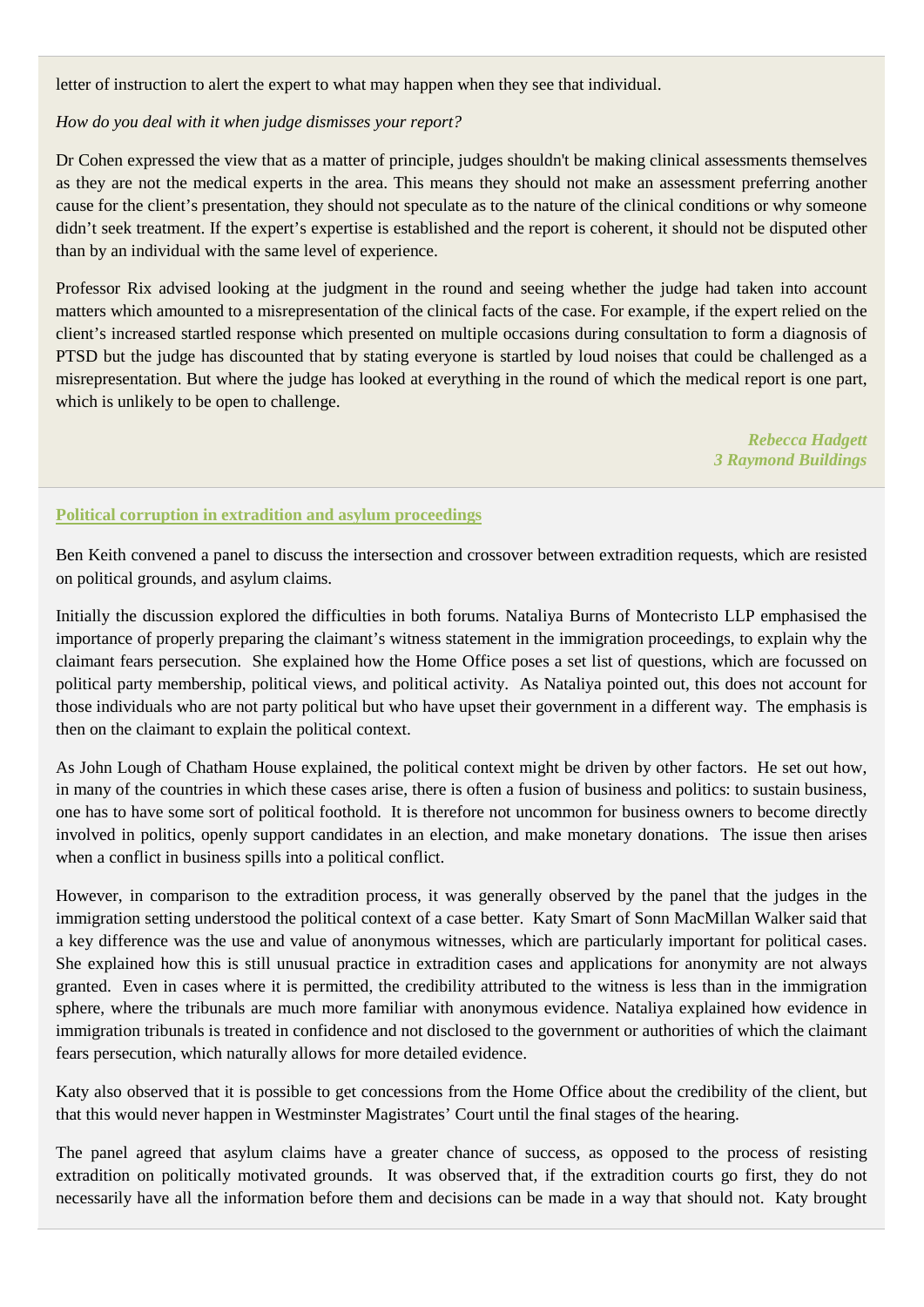this to life when recalling a recent case. She explained how they were quickly served with extradition assurances. Subsequently, as part of the asylum proceedings, the Home Office provided photos of the prison cell where her client was going to potentially spend the rest of his life. Helpfully, these time-stamped photos demonstrated that the cells were the same cells as five years previously, despite the aforementioned assurances. They were able to identify this to the immigration proceedings, proving that, independent of all the evidence they were gathering themselves, there was evidence to distrust what was being said by the state.

However, it was also noted how it is sometimes advantageous to run the asylum claim in the background, before alerting the extradition courts, as that information is likely to be relayed to the requesting state. There are also difficulties with the timing and length of the asylum process. In Ben's experience, a genuinely political claim will be refused by the Home Office in the first instance to allow a judge to consider the matter, which can delay the process to three years. The panel finished by opening up the discussion to the audience, who contributed their own experience of the difficulties in both forums and the overlap between the two areas of legal practice.

> *Emily Elliott Kingsley Napley LLP*

#### **How to remove an Interpol Red Notice**

Andrew Smith of Corker Binning chaired the final panel of the day, discussing how to remove an Interpol Red Notice with Alison Macdonald QC (Matrix Chambers), Anand Doobay (Boutique Law) and Rachel Scott (3 Raymond Buildings). The speakers shared their views on nine key questions highlighting some of the most important points lawyers should consider when dealing with Red Notices.

As the speakers acknowledged, anybody can read Interpol's constitution, its 'Rules on the Processing of Data' or the 14 published CCF decisions, but Interpol remains a somewhat mysterious organisation and there is a distinct lack of information about how it works in practice. It was therefore extremely valuable to hear the panel share its insight into the workings of Interpol and the approach it takes to Red Notices.

On the differences between writing to Interpol pre-emptively asking for a Red Notice not to be issued and applying for an existing Red Notice to be deleted, the panel expressed doubt over whether Interpol's General Secretariat carries out any proper review when an NCB requests the publication of a Red Notice, even though it is supposed to apply the same principles as the CCF Requests Chamber. This makes it all the more important that pre-emptive representations from the requested person are on file so that when an NCB does request the publication of a Red Notice, Interpol will not solely be acting on the information presented by the NCB.

Commenting on the fact that clients are often worried about the information they provide to Interpol being shared with the requesting state, the panel explained that whilst steps can be taken to protect against this, clients should be advised that this could have an impact on how persuasive the representations will be.

Referring to the fact that Interpol publishes extracts from only some Red Notices on its website, the panel noted that it is not always clear why some are published instead of others, and that many of the individuals concerned are ordinary people. It was suggested that this could be an intentional move by the requesting state, given the disproportionate effect publication can have on the lives of ordinary people compared to those whose alleged criminality is likely to already be well known.

A particularly interesting part of the discussion looked at the interplay between UK extradition proceedings and Red Notices. The panel referred to cases where discharge of a requested person on the basis of extraneous considerations or incompatibility with Convention rights has not automatically resulted in a finding by the CCF that continued publication of a Red Notice would violate Interpol's rules. The rationale behind this, it was suggested, was that there might have been an important change in circumstances since the discharge, such as an improvement in conditions in the requesting state or a change of government.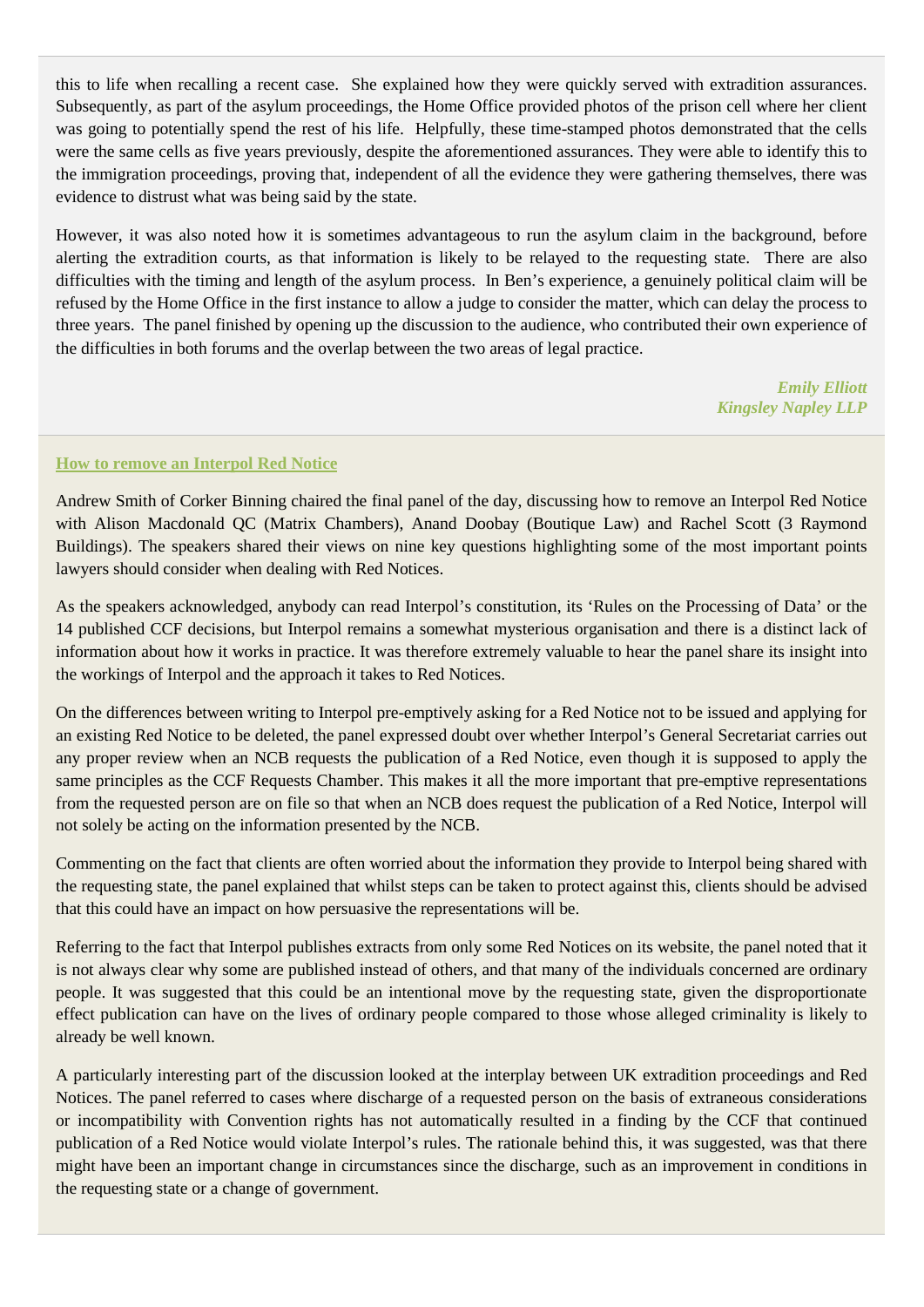For those cases where there has been no extradition or immigration decision, the panel suggested that proving violations of article 2 (human rights) and article 3 (political motivation) of Interpol's constitution should be approached in the same way as with resisting an extradition request on these bases. This would mean assembling the same evidence, including country reports, other general evidence and expert reports specific to the case, trying to find NGOs who agree with your arguments (as Interpol seems to attach weight to the views of other organisations) and referring to linked cases in which there have been helpful decisions. It might also be possible to rely on the support of other NCBs, if you can find another member of Interpol who is willing to intervene in your case. This can have a huge impact on the CCF's decision.

However, the panel warned that there can be a downside to submitting all of this information and supporting evidence. You risk giving away the arguments and supporting evidence which will be deployed in the extradition proceedings and the requesting state has the opportunity to remedy any problems with its case. You might also provoke an extreme reaction. Where, for example, you draw Interpol's attention to the fact that the requesting state has failed to submit an extradition request in a timely manner; this might actually force the country into taking that very step.

Finally, the panel highlighted the risks which remain for clients whose Red Notices have been deleted and who wish to travel. Clients tend to fixate on Red Notices and assume that once they have gone they can travel freely. In reality, however, the position is not so straightforward. For example, Interpol data is sometimes transferred to a country's national database and is not automatically deleted when it is removed from Interpol's database. Other countries print hard copies of the data and so may be acting on information which is out of date. It should also not be forgotten that ordinary lines of communication between countries will continue to operate, whether or not a Red Notice has been removed. In addition, whilst diffusion notices should not be used if a Red Notice has been deleted, it is doubtful whether this is the reality and it is far more difficult for Interpol to exercise control over the distribution of these notices.

These were just some of the points raised in what was an excellent discussion between four lawyers very well placed to offer insight on this topic. All of those in attendance no doubt left the conference with many new ideas for how best to approach cases of this nature in future in order to secure the removal of a Red Notice.

> *Will Hayes Kingsley Napley LLP*

#### **Update**

With thanks to Harriet and Dr Anna Oehmichen for the update relating to the Advocate General's Opinion in Joined Cases C-556/19 PPU Parquet général du Grande Duché de Luxembourgh and C-626/19 PPU Openbaar /ministerie and in Cases C-625/19 PPU and C-627/19 PPU Openbaar Ministerie, specifically that French prosecutors are not deemed sufficiently independent to issue EAWs (like German ones), and "a person requested under an EAW issued by a public prosecutor's office in a Member State which participates in the administration of justice and has a guaranteed independent status must be able to challenge that warrant before a judge or court in that State, without having to wait until he is surrendered, as soon as the warrant has been issued (unless this would jeopardise the criminal proceedings) or notified to him".

#### **Past events**

# **DELF Christmas Drinks**

Thanks to so many people for coming to DELF Christmas drinks earlier this week; it was great to see so many of you there.

#### **Upcoming events**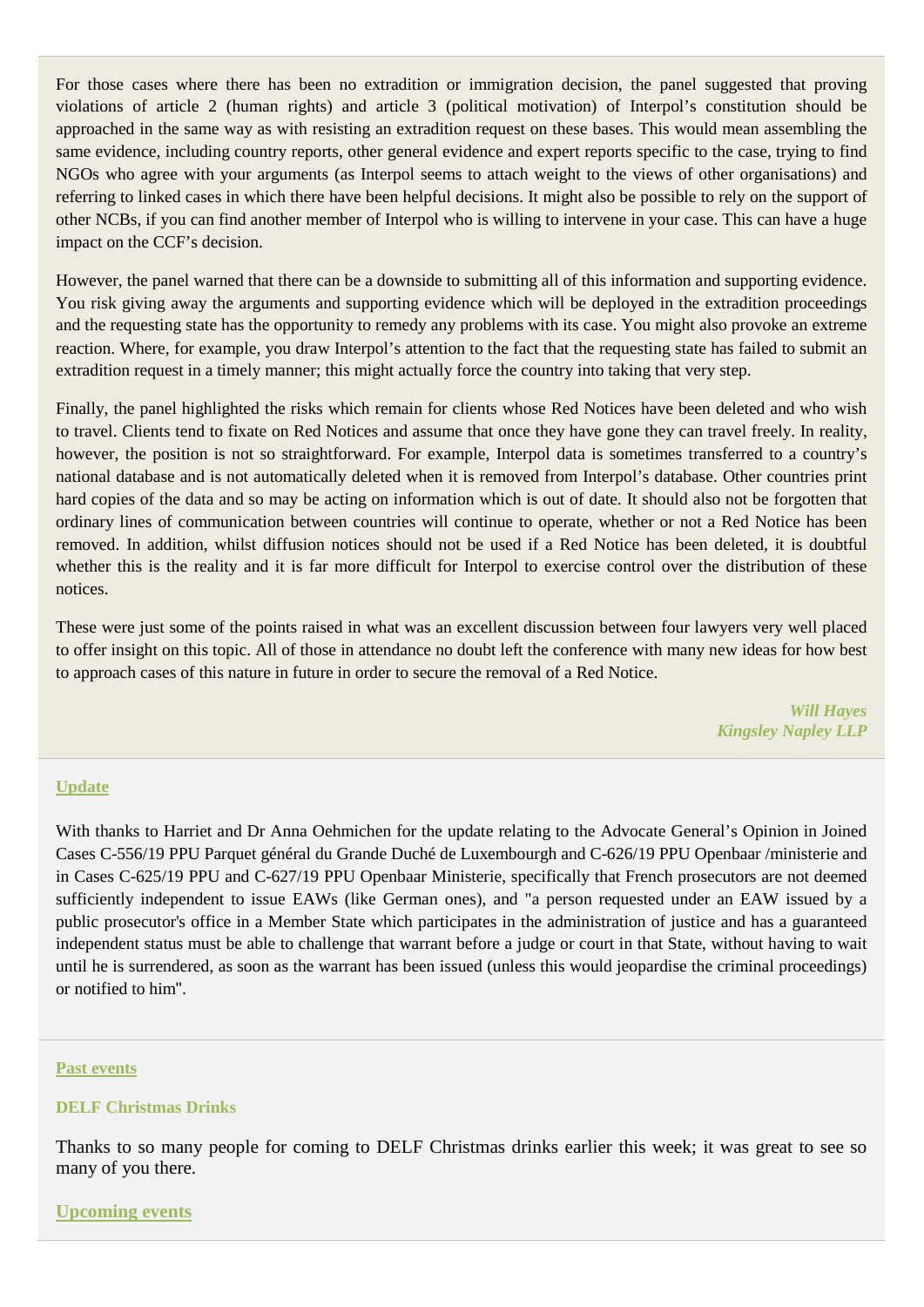#### **Mutual Legal Assistance Seminar**

There will be an educational event on Mutual Legal Assistance towards the end of January 2020. Further information will be provided soon.

#### **Membership**

Membership runs from January to December annually. If you wish to join DELF for the first time since 01 January 2020, please e-mail your name, professional title, firm / chambers / employer, e-mail address and the category of membership that you wish to join DELF under, with "DELF Membership" in the subject heading to the e-mail addres[s membership@delf.org.uk](mailto:membership@delf.org.uk) and follow the payment instructions set out below.

Fees for 2019 are as follows:

**£50** - Full Membership - Open (subject to approval by the Committee) to any Solicitor, Barrister or member of the Institute of Legal Executives practising in the field of extradition and legal academic staff, whose practice includes representing requested persons in extradition cases. Full membership is also open to lawyers practising outside of England and Wales whose practice includes representing requested persons in extradition cases

**£25** - Associate Membership - Trainee Solicitors, Pupil Barristers and Paralegals

**£15** - Correspondent Membership - Open to court staff and other lawyers practising in the field of extradition

Fees can be paid in a group payment by a firm or Chambers administrator, or can be paid individually. If you are paying for more than one member in the same transfer, please email the details of who you have paid for and at what levels of membership they are joining at to [membership@delf.org.uk](https://email.kingsleynapley.co.uk/OWA/redir.aspx?C=uSeuL01HOU4oFI2-pkyWF6UaUFv7J7XmJI42at0zDaAOIUZ_lhjUCA..&URL=mailto%3amembership%40delf.org.uk) after you have transferred the membership fees.

If you are simply paying for your own membership fee, please use your name as a reference on the bank transfer. There is no need to email to confirm transfer in this case.

Please make your payments by bank transfer to:

Defence Extradition Lawyers Forum Natwest Sort Code: 60 40 04 Account Number: 32 49 95 82 IBAN details: GB97NWBK60400432499582 BIC: NWBKGB2L

For any queries, please contact [enquiries@delf.org.uk](https://email.kingsleynapley.co.uk/OWA/redir.aspx?C=aYGtfVTFPPSGiMpUj5axIbh6RMsFJ6svHviHQX1ruaEfSEZ_lhjUCA..&URL=mailto%3aenquiries%40delf.org.uk)

#### **Contacts**

Contact us at [enquiries@delf.org.uk](mailto:enquiries@delf.org.uk)

To join, email [membership@delf.org.uk](mailto:membership@delf.org.uk)

Website: [www.delf.org.uk](http://www.delf.org.uk/)